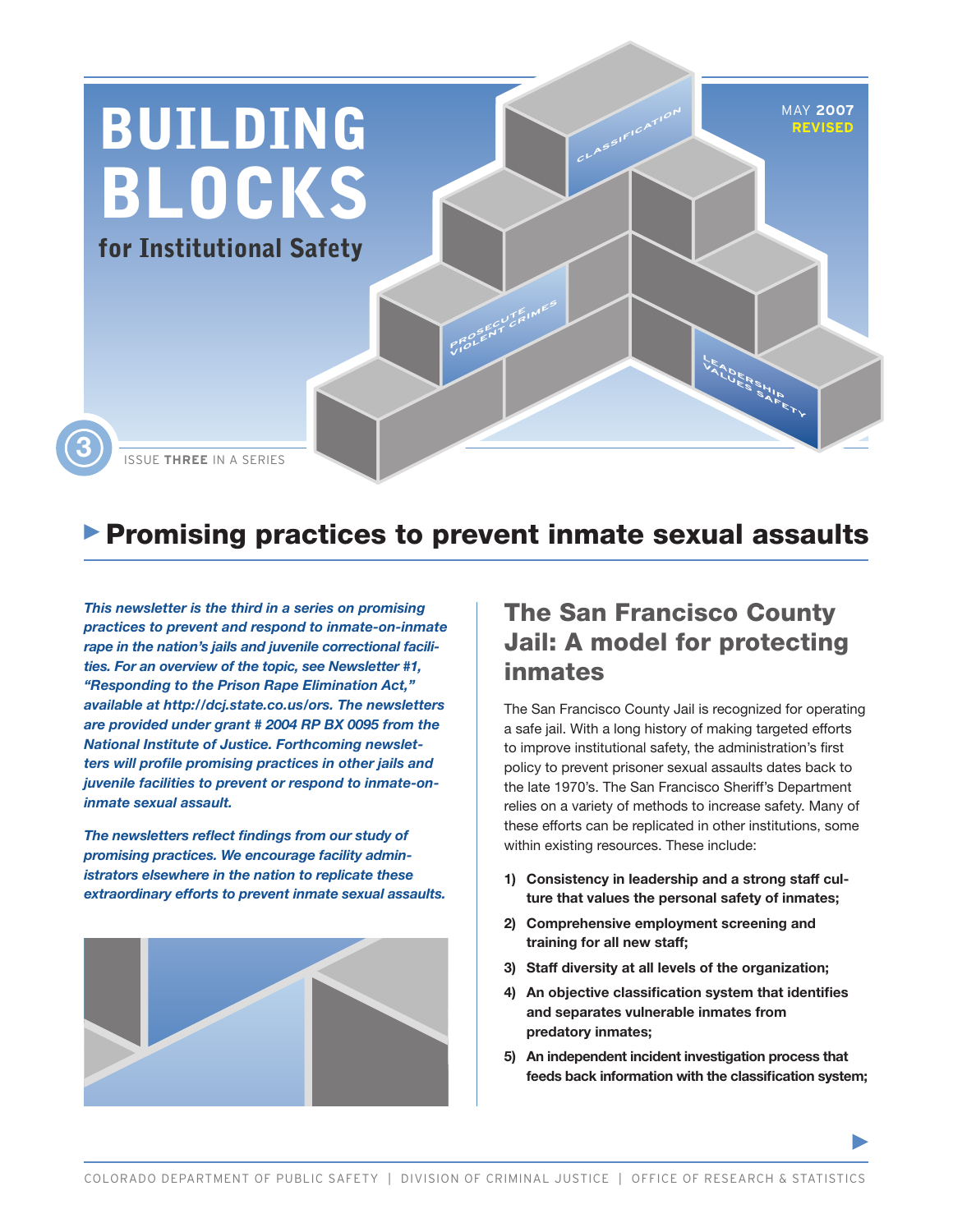

- **6) Proactive cooperation with the legal and court systems to highlight abuse and obtain resources to improve housing and increase staff;**
- **7) Use of direct supervision concepts;**
- **8) Creative efforts to increase inmate programming; and**
- **9) Scheduled rotation of staff.**

The San Francisco Sheriff's Department oversees approximately 2200 people every day in six jails, a hospital ward, and in home detention and day reporting programs. Approximately 45,000 people are booked into the jail every year.

On any given day, 20 to 30 percent of the jail population is serving post-conviction sentences, and many of these individuals are managed through home detention and community work programs. The jails have an average daily population of 1,800 inmates. The facilities range in size and age from older linear-style facilities to modern, direct supervision jails, including a direct supervision jail that opened in August, 2006.

Efforts undertaken by the Sheriff's Department to prevent all violent behavior, including sexual assault, are longstanding and well institutionalized into jail operations. As with any correctional institution, violence does occur in the San Francisco County Jail System, more often among the most violent offenders and in older, linear-style facilities.

# Targeted effort 1: Consistency in leadership and vision

Efforts to modernize the San Francisco County Sheriff's Department began in the 1970s when former Sheriff Richard Hongisto focused on building a professional organization by establishing mandates for staff orientation and ongoing training, including Peace Officer Standards and Training (POST). The Department also implemented its first sexual assault prevention policy in 1978, long before other local correctional facilities developed such policies.

Interestingly, Michael Hennessey, the current sheriff, was initially a prisoner rights advocate. He joined the Sheriff's Department in 1974, and he founded and directed the San Francisco Jail Project, a legal assistance program for prisoners. Elected as Sheriff in 1980, Hennessey is the now the longest serving sheriff in San Francisco history and the only sheriff in California who is a lawyer. His

compassion for and commitment to inmates as well as public safety have continued throughout his years of service.

## A culture of safety and respect

Like former Sheriff Hongisto, Sheriff Hennessey continues to prioritize training and, more important, he has fostered a staff culture that is highly attuned to the issue of inmate safety. His leadership and vision have helped the Department create a climate where violence is not tolerated. This value is deeply embedded in the culture of the Department, which places a strong emphasis on treating inmates with respect, listening carefully to them, including all their complaints.

The Sheriff initiated safety protocols, and has since empowered staff to implement and improve those protocols. Violence is not tolerated. If it is absolutely necessary to control inmates, staff use tasers or plastic plugs rather than physical force. When staff violate expectations by assaulting inmates or overlooking inmates' violent behaviors, employees are disciplined and when appropriate prosecuted.

In addition to creating a climate where violence is not tolerated, the Department uses a variety of methods to reduce tolerance of sexual assaults specifically, including sending deputies to sexual assault training from the California Peace Officer Standards and Training (POST) Commission. Officers also discuss sexual assault protocols at roll call, thereby reinforcing methods of supervision that encourage inmates to report problems without risking their safety. The message from leadership is clear, jail Chief Tom Arata tells inmates: "This is my house and I rule this house. Sexual assaults are not acceptable in my house."

*As Chief Deputy Tom Arata tells inmates: "This is my house and I rule this house. Sexual assaults are not acceptable in my house."* 

Creating a staff culture in which abusive behaviors are simply not tolerated is a core building block to facility safety. This involves not only a strong and consistent message from jail administrators, but also a willingness to prosecute those who violate policies.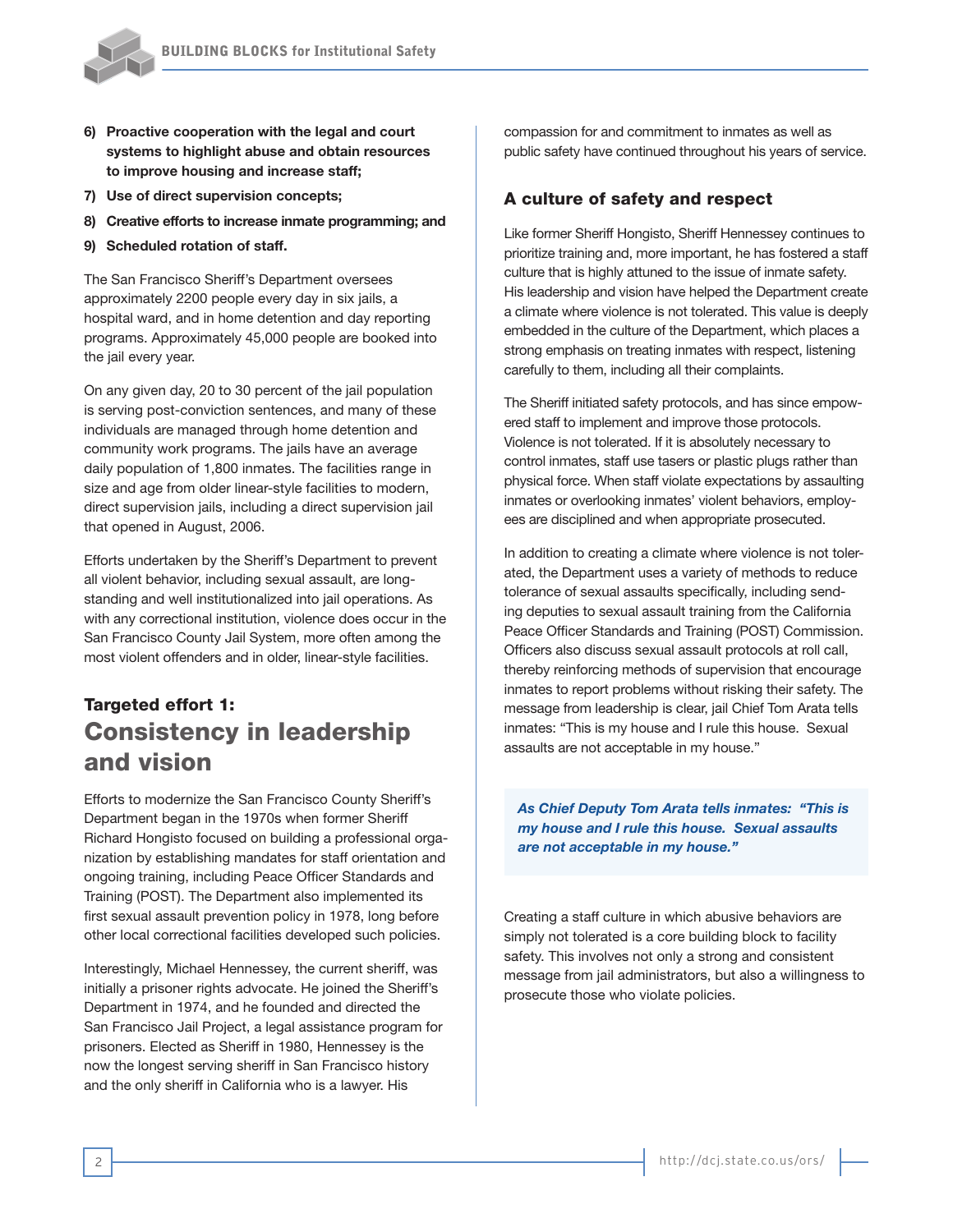

# Targeted effort 2: Employee hiring and training

Another component of facility safety is a commitment to recruiting and training qualified staff. Unlike most jail systems, San Francisco officials do not actively recruit individuals with prior law enforcement experience. Instead, they recruit people who want to serve the public.

*According to Mort Cohen, a lawyer who has sued the department, Sheriff Hennessey is unusual in his ability to bring on staff who make significant efforts to "stop bad things from happening."*

## Screening

All potential employees are initially screened through a written standardized test. Following this test, the remaining candidates complete a physical agility test, a urine test, a written psychological test, and a credit history background check. Credit checks are important because the department wants to screen out individuals whose level of debt might make them susceptible to corruption. For candidates who make it this far, information from prior spouses, partners and neighbors is collected, a home visit is conducted, and the candidate participates in a polygraph test. As a result of this extensive screening process, only about 4% of those who apply are eventually hired.

*Only about 4% of those who apply to the San Francisco Sheriff's Department are eventually hired.*

## **Training**

Sheriff Hennessey recognizes the value of intensive training in building a professional staff and minimizing violence in the jail system. After a candidate is hired, he or she participates in a lengthy training process. New deputies take part in California POST training that is 6 to 8 months long. Following this training, they participate for 2 to 3 weeks in training on jail operations. All new deputies must complete both training programs before working in the jail.

Once new deputies start working in the jail, formalized on-the-job training begins. They are assigned to a handselected jail training deputy who had completed a 40-hour course to become a training officer. These training officers – usually senior deputies – are required to cover a defined list of subjects with every trainee. Each facility also has a jail training coordinator who works with the jail training deputies to ensure they teach the specialized subjects and skills needed for that specific facility. This program has been in place for more than 5 years.

In addition to training new staff, the Sheriff's Department has developed systems to provide information and ongoing training to staff. Information from administration is disseminated during roll call meetings along with a training bulletin. Staff participate in additional training offered outside the Department, such as the rape treatment center at the Department of Health.

Sheriff Hennessey increased employee training by 500%. His impressive efforts have not gone unrecognized – the state honored the Department with 18 consecutive annual awards for "Excellence in Training."

## Targeted effort 3: Staff diversity

The Sheriff views diversity in staffing as an essential element of facility safety. He places a high value on having a staff that represents the diversity of San Francisco's population. Since most people feel more comfortable reporting concerns to someone they can relate to, a diverse jail staff results in increased communication with inmates so that problems are relayed to staff early on. The Sheriff's efforts to recruit a diverse staff have resulted in the highest representation of women and minorities of any major law enforcement agency in the nation – more than 70% of all sworn staff. Sheriff Hennessey has won nationwide recognition for his successful recruitment of women and minorities, including gays and lesbians.

To maintain a diverse staff, the Sheriff's Department ensures that minorities are not screened out by entry

*The San Francisco Sheriff's Department has the highest representation of women and minorities of any major law enforcement agency in the nation – more than 70% of all sworn staff. Sheriff Hennessey has won nationwide recognition for his successful recruitment of women and minorities, including gays and lesbians.*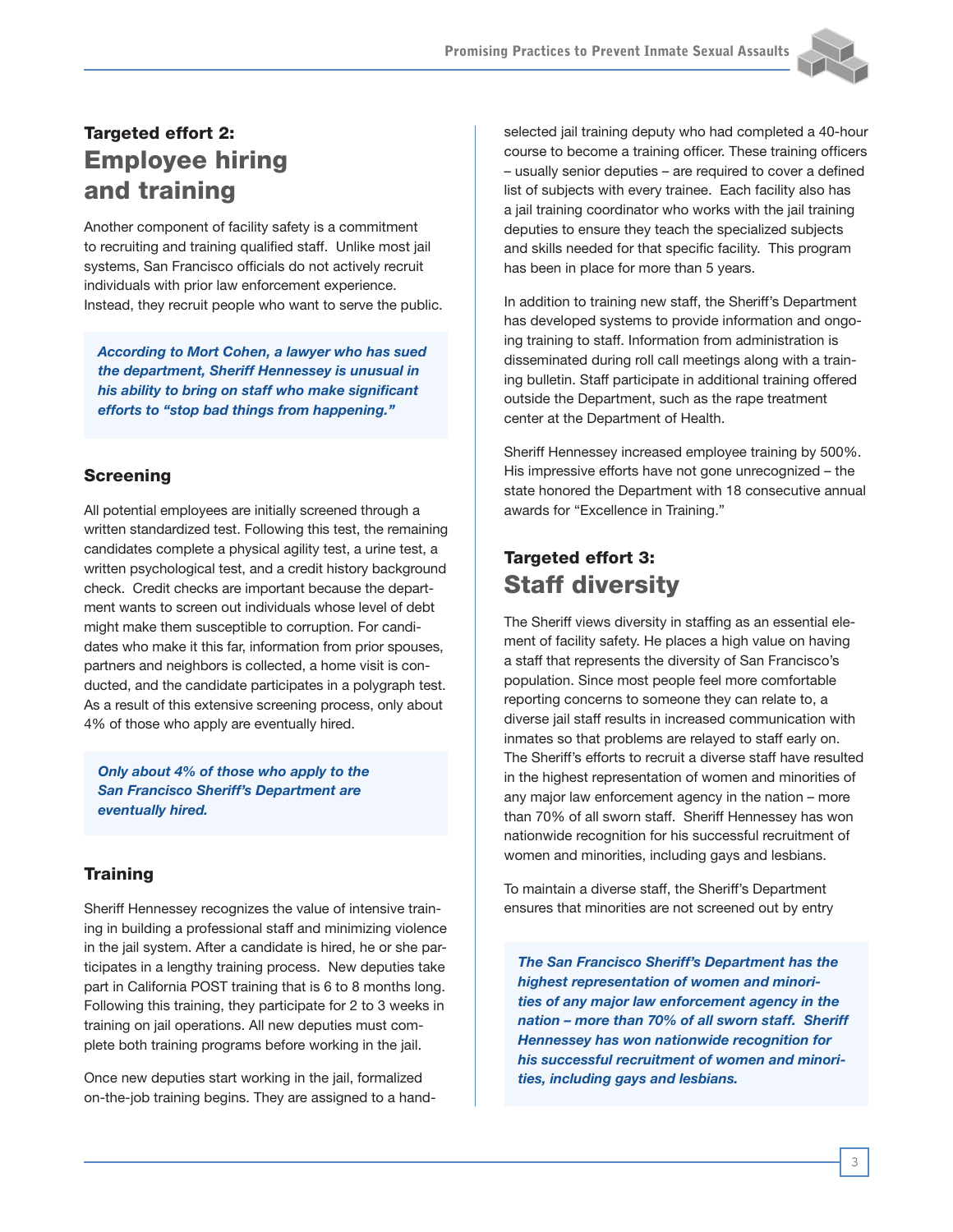qualifications that emphasize high levels of education or extensive job experiences. Jail deputies must be at least 21 years old, have a high school diploma, no felony convictions, and at least one year of work experience.

Like his predecessor Richard Hongisto, Sheriff Hennessey developed nontraditional methods to increase diversity in his staff. Early in Sheriff Hennessey's tenure, the department advertised positions in newspapers, radio and TV stations that served minority communities. In addition, staff asked community leaders to distribute recruitment posters and leaflets within their neighborhoods. Advertisements were printed in Chinese, Spanish and the Philippine language of Tagalog. Other efforts included community meetings in churches and street fairs where the application process was explained to residents.

As the staff diversity increased these measures were no longer necessary to maintain diversity. More recent recruitment efforts have shifted to recruitment fairs, college visits and use of the Internet. But even today, the Sheriff keeps recruitment cards with him and hands the cards to people he encounters in his daily life, such as a store clerk who appears to be service oriented, hardworking and polite, especially if the person is employed in a low paying job.

In addition to the belief that diversity improves communication, the Sheriff believes that the presence of civilian employees also facilitates communication with inmates, and this communication, in turn, increases facility safety. As in most correctional institutions, civilians are hired to provide medical services and programs. Inmates often confide their fears and concerns to non-sworn staff, so civilian employees frequently obtain important information about threats and security risks. In this way, non-sworn staff are considered to be in an excellent position to help deter violence. The presence of a diverse staff along with civilian employees, then, is a strategic effort to maximize facility safety by increasing communication from inmates about potential problem situations.

## Targeted effort 4: Objective jail classification system

## Classification on the basis of vulnerability

The San Francisco Sheriff's Department's objective jail classification system is an essential tool in its efforts to prevent inmate sexual assaults. The classification system is designed to sort inmates on the basis of their potential vulnerability to attack. The comprehensive system, based on training materials developed by the National Institute of Corrections (NIC), uses a triage process at the jail's Admissions Unit to immediately identify offenders with medical or mental health problems that require special attention. The next step is an extensive classification interview that screens for risk of suicide, details of the current crime and criminal history, and determines past and potential vulnerabilities or aggression regarding violence and sexual assault. The interview focuses on prior incarcerations, whether the inmate is affiliated with a gang, and whether he or she has enemies in the jail.

Interviews with individuals who have been in the jail before may take only ten minutes: "Is there anything new since you were last here? You were suicidal—how are you now?" The jail's computer system provides information on prior classification interviews and details from prior jail incarcerations. Interviewers also have access to records from disciplinary actions, incident reports and administrative segregation placements.

Interviews with unknown offenders may last 45-60 minutes, with staff probing to obtain additional information. The interviewer will ask the inmate about time served in state prison and problems the inmate may have encountered there. Interviewers have access to state rap sheets and NCIC. When an inmate has been incarcerated in another jail, the interviewer will contact intake officers at neighboring jails to obtain information on the inmate's adjustment.

Although the interview includes standard screening questions, classification personnel are trained to ask follow-up questions in an open-ended format to maximize the information obtained. Inmates are not asked directly whether they were previously sexually victimized while incarcerated, but if they disclose this information, they are housed in a safe place while the information is verified. The jail's social work unit is notified of all sexual assaults that may have occurred prior to incarceration.

To explore the question of gang affiliation, staff assesses tattoos and asks inmates directly about potential problems since gang members often state that they cannot be housed with a certain type of person or gang member. If there are any indications of gang affiliation and inmates are reluctant to discuss it, further investigation is undertaken with Bay Area jails and the Department of Corrections. The Sheriff's Department separates gang members by placing them in different facilities.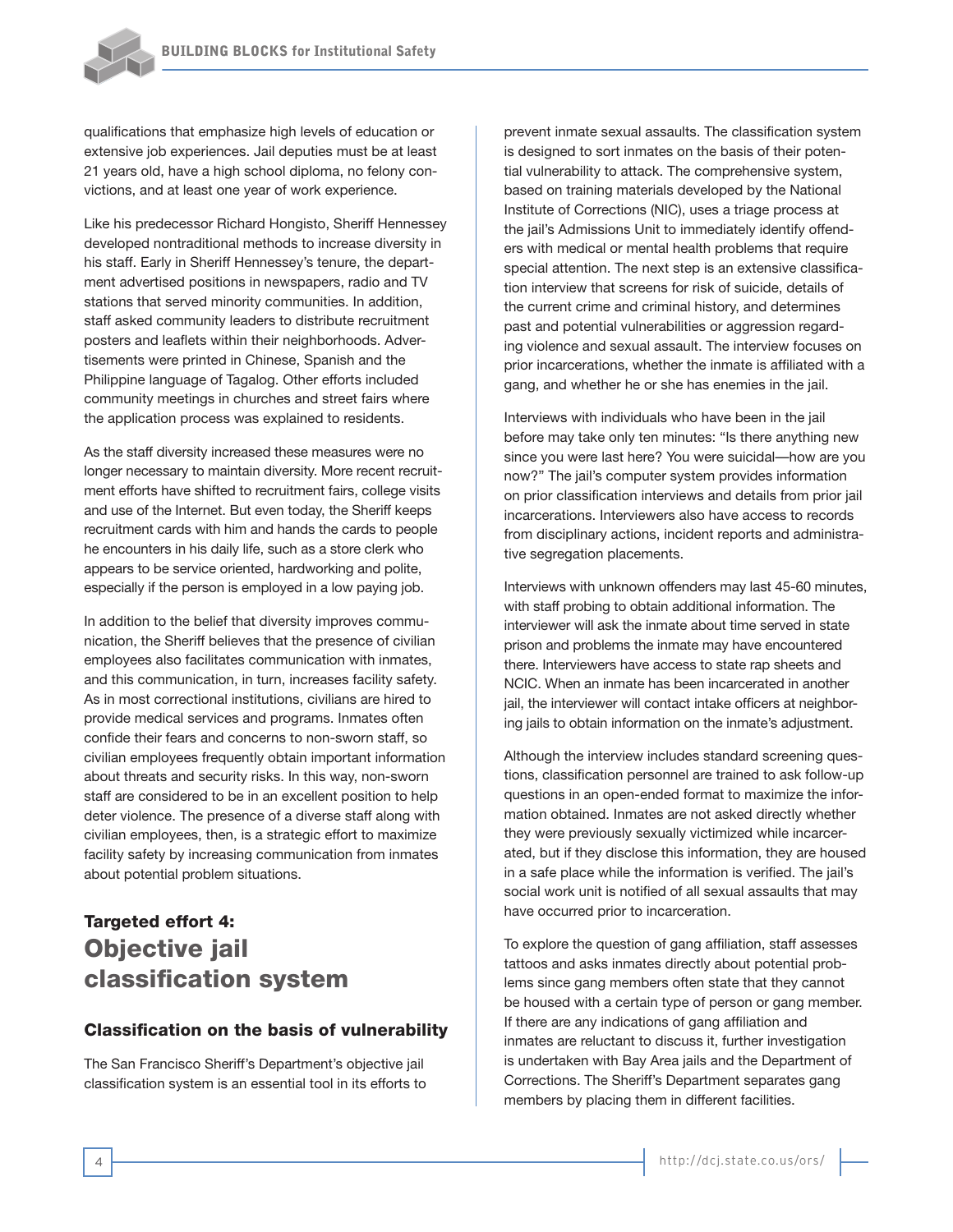

Inmates are classified into low, medium and high risk but a critical component of the classification system is the ability to override the initial classification. The override provides the flexibility necessary to identify and manage inmates who may be perpetrators or victims of violence.

Once the initial intake process has been completed and an initial classification has been determined, the inmate is moved to a direct supervision intake unit where staff can observe inmates interacting with each other in different situations. This allows the deputies to assess the accuracy of the initial classification before inmates receive a permanent housing assignment.

Inmates with a history of victimizing other inmates are directly housed in the 154-bed administrative segregation unit. Individual facilities also have ad-seg beds. Some of the administrative segregation cells are double-bunked, but double bunking is used only if classification determines that two inmates are compatible and can safely be housed together. The classification status of inmates in administrative segregation is reviewed every seven to 14 days, depending on the facility.

The jail houses transgendered offenders in a special 14 to 16 bed unit. These inmates are housed according to their current genitalia, not based on the gender with which they identify, even if they are taking hormones. During the classification interview, deputies discuss with transgendered inmates the risks of housing them in the general population. There is ongoing monitoring in the transgendered unit since staff recognize that predators sometimes attempt to get into housing units with vulnerable inmates.

## An ongoing process

 The classification system extends well beyond the initial intake procedures. The corrections staff record additional information regarding inmate behavior and adjustment throughout the incarceration period. This information is considered in classification updates. Housing units continue to assess gang affiliation by observing associations, graffiti and colors. To curb disputes, jail rules limit rosary bead colors to black and white to decrease their use as a display of gang colors. Preventing violence is an ongoing process and requires vigilant observation and documentation. When predators are identified, they are immediately separated from vulnerable inmates.

*Preventing violence is an ongoing process and requires vigilant observation and documentation so that when predators are identified they are immediately separated from vulnerable inmates.*

#### Selection and training of classification staff

 Classification is a discrete, centrally operated unit. Because classification is considered an elite assignment, the job is generally offered to more senior deputies. Once selected, deputies work in the unit for five years.

Deputies' first receive training on the Sheriff's Department's Objective Jail Classification Manual that is based on the NIC objective classification model. All officers working in classification also attend the basic classification training that is administered by both the National Institute of Corrections and the California Standards and Training for Corrections.

Obtaining relevant information from inmates is a key component of the jail's safety efforts; therefore classification officers are required to have excellent interviewing skills. So, apart from understanding the classification process itself, deputies also receive at least four weeks of on-the-job training from supervisors that focuses on interview skills. The deputies are then assigned to a supervisor to continue to hone their interview skills. They sometimes receive additional interview training from officers in the Investigations Service Unit. Then, on a regular basis, deputies are required to review the classification manual and the Sheriff's Department's classification policies and procedures.

## Targeted effort 5: Investigation process

The Sheriff's Department's Investigations Services Unit is charged with responding to reports of sexual assaults. This unit has no housing oversight responsibilities. Rather, it is independent of the day-to-day operations of the jail and plays a critical role in the safety of San Francisco's jails. Members of the unit have expertise in investigating sexual assaults and have completed POST training that includes a 6-hour sex crimes investigation module. Investigating officers receive training from the rape trauma unit of the local hospital that helps them understand victimization and learn interview techniques to use with rape victims.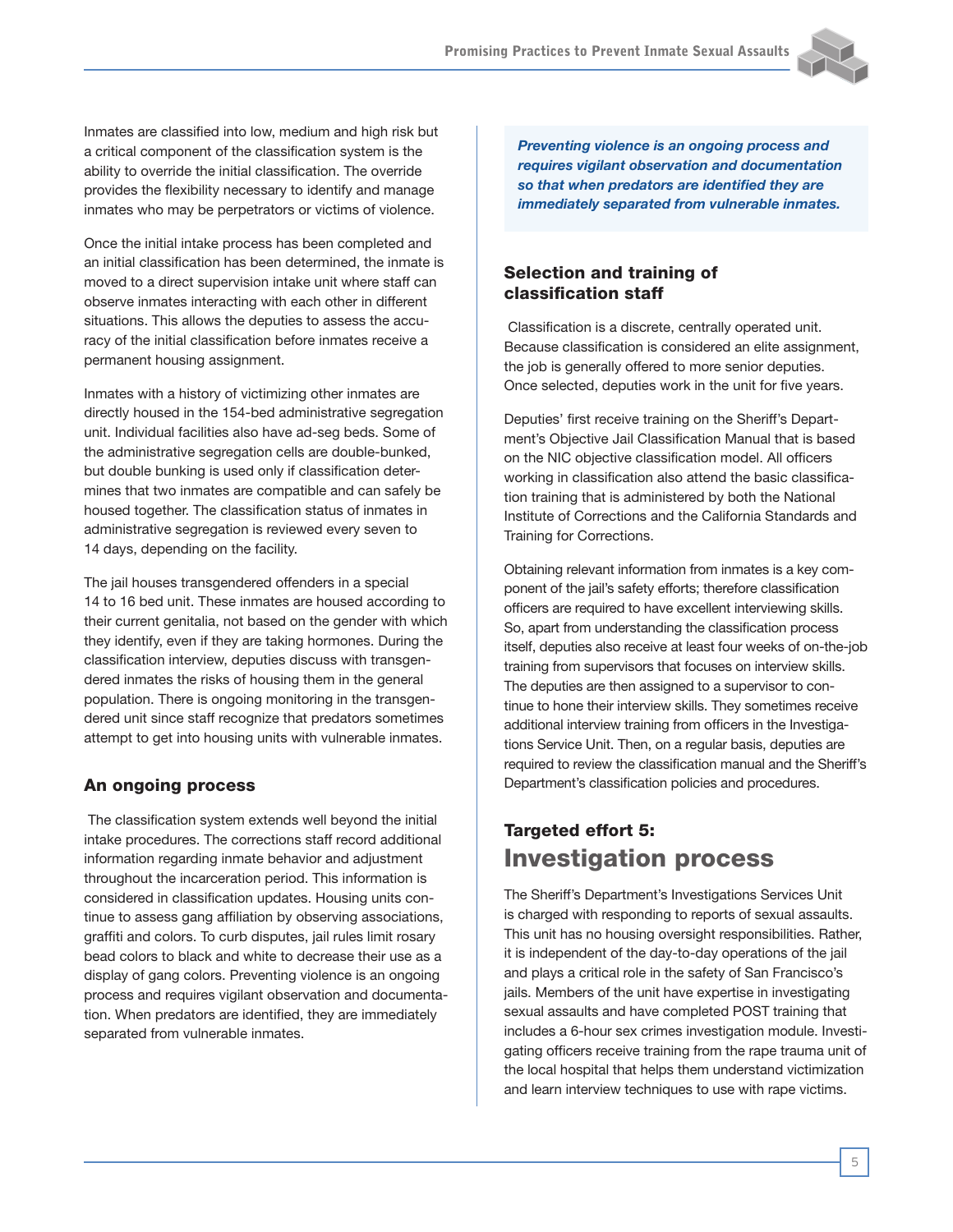

Initiating an investigation, of course, requires that an assault be identified as such. For this reason, all jail deputies are trained to recognize when an event has occurred that potentially involves a sexual assault, and how to secure the crime scene. When an assault is suspected, then, housing deputies contact the watch commander and secure the crime scene. The watch commander calls in the Investigative Services Unit.

If a sexual assault is alleged or suspected, deputies contact the Investigations Unit and secure the crime scene. Typically, the victim is placed in a holding cell and all inmates in the area are isolated and instructed not to talk to each other. If one inmate starts talking to other inmates, that person is separated from the group. The fact that the inmate is nervous and wants to talk to other inmates is noted and considered suspect: Is he the perpetrator? During this time period, deputies prevent the victim and suspects from washing their hands, bathing or changing clothes.

Once the investigator arrives on the scene, the following steps are taken:

- The crime scene is secured. Everyone is taken out of the area and yellow crime scene tape is used to cordon off the area.
- All parties involved in the incident are identified and isolated.
	- o Victims are placed in a holding cell.
	- o Deputies separate all witnesses and the assailant so that investigators can interview and obtain statements as soon as possible.
- Evidence is collected.
- Investigators take the victim to the medical unit if he or she needs immediate attention; those who are sent to the jail ward at the local hospital wear their original clothes. The hospital rape treatment staff conduct a forensic medical examination and collect a rape kit.
- Investigators audiotape all interviews with suspects and victims and may video tape the accused.

More often, deputies find out about the sexual assault more than 24 hours after the event, however an investigation is still conducted.

The San Francisco Sheriff's Department's Sexual Assault Policy outlines the specific procedures to be followed in the case of a rumored, threatened or reported sexual assault (see sidebar.) Note that the jail's sexual assault policy focuses on sensitivity to victims' needs, including

removing them from the assault area immediately and placing them in a safe environment. Investigators are trained to discuss with the victim available services and the importance of getting help. When victims agree to services, the deputies are charged with making those arrangements.

When victims decline medical assistance, deputies are nevertheless required to provide notification of the incident by telephone to the San Francisco Rape Treatment Center and the jail social work unit.

*The jail's sexual assault procedures focus on sensitivity to victims' needs, including removing them from the assault area immediately and placing them in a safe environment. Deputies are trained to discuss, with the victim, the importance of getting help, the services available, and when victims agree to services, the deputies are charged with making those arrangements.*

After this immediate intervention, victims are housed in the jail's medical or psychiatric unit and eventually transitioned back into the general population when he or she has been emotionally stabilized and the environment is safe. Victims who cannot return to general population status are housed in either administrative segregation, another San Francisco jail, or a jail in another California county.

All allegations of sexual assault in the San Francisco jails are taken seriously even though about 60 percent cannot be verified. It is difficult to confirm cases because frequently too much time has elapsed between the assault and the investigation, and often witnesses and victims are unwilling to cooperate. In addition, it is common for allegations to come from inmates with psychiatric issues,<sup>1</sup> and these incidents are particularly difficult to substantiate: did the complaint surface as the result of mental instability or because the inmate was indeed more vulnerable to victimization. Rape trauma experts at the local hospital have trained the jail's investigators to

<sup>1</sup> When compared to a general population sample of men, a community sample of seriously mentally ill men was found to be significantly more likely to have been raped or sexually assaulted within the last year. (Teplin, McClelland, Abram, & Weiner, 2005). Studies involving developmentally disabled individuals have also detected higher rates of sexual victimization than studies involving general population samples (Sobsey & Doe, 1991).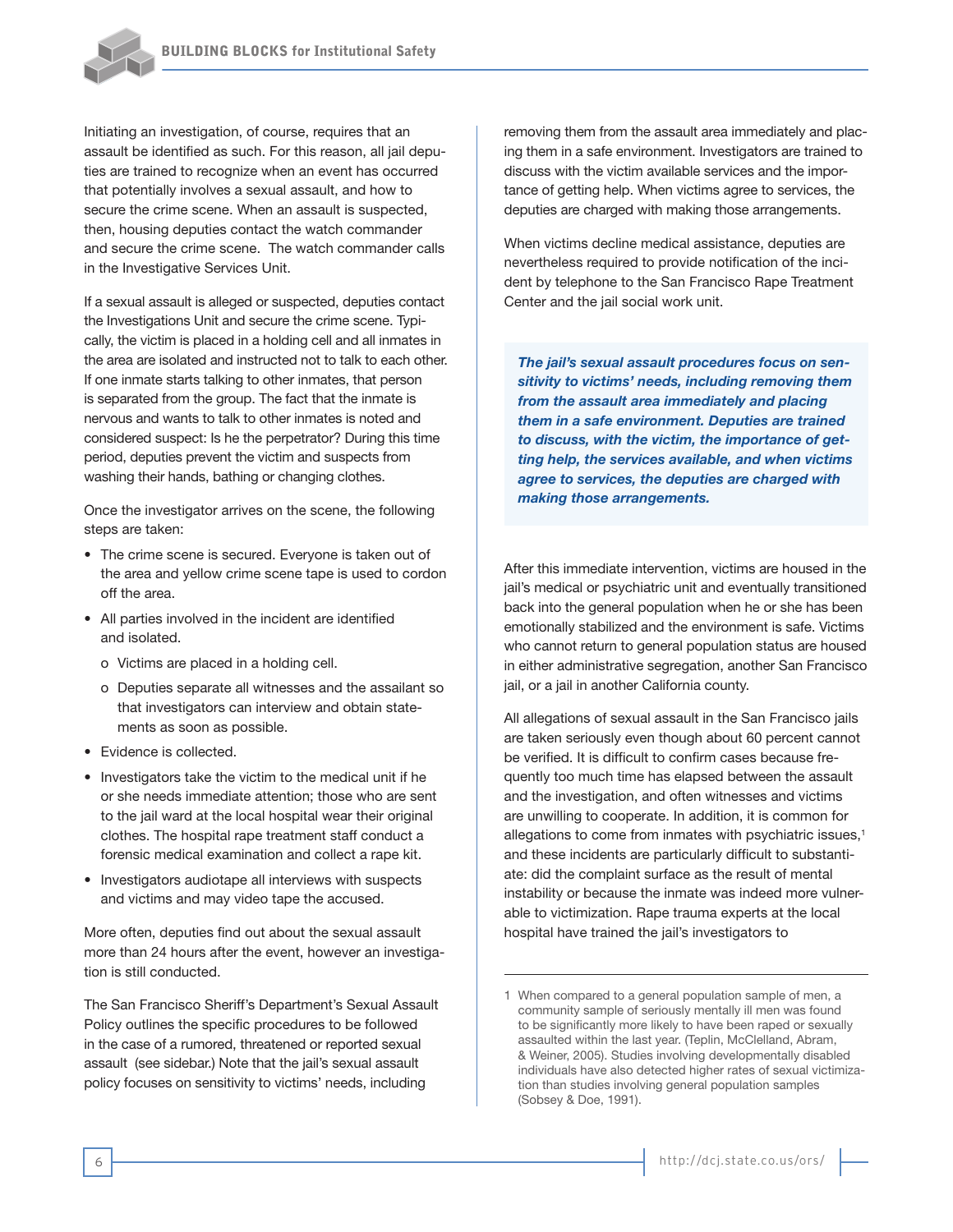

# San Francisco Sheriff's Department Sexual Assault Policy

## I. Victim identification

- **A. Jail staff may be aware of a sexual assault in any of the following ways:**
	- 1. Deputy discovers a sexual assault in progress.
	- 2. Victim reports a sexual assault incident to a Deputy or to civilian jail staff.
	- 3. Rumored or suspected sexual assault.

#### II. Verifying suspected sexual assault

- **A. Occasionally, jail staff will hear of a prisoner being threatened with sexual assault or rumored to have been assaulted. Some victims of sexual assault may be suspected because of unexplained injuries, changes in physical behavior such as difficulty walking, or abrupt personality changes such as withdrawal and suicidal behavior.**
	- 1. Jail staff should check out a suspected victim without jeopardizing the prisoner's safety, identity and confidence.
	- 2. Remove the suspected victim from the area for interviewing
	- 3. Ask the suspected victim open-ended questions such as:
	- *"How are you doing?", "Are you being hassled?", "Would you like to be moved to another housing area?"* 4. If there are no indications of any problems, suggest that if help is ever needed the prisoner can contact
		- a Deputy, Jail Medical Staff or Jail Psychiatric Services.
	- 5. If the prisoner has had problems, consider the following:
		- a. Advise the prisoner that jail staff can help him/her.
		- b. If the prisoner is scared of being labeled a "snitch" (informer), advise him/her that they do not have to identify the assailants to get help.
		- c. If he/she was sexually assaulted, mention the importance of getting help to deal with the assault and trained staff are available.
		- d. Determine together with the victim what service he/she needs.
		- e. Make arrangements for the appropriate services as agreed to.

#### III. Deputized staff intervention

- **A. The following procedures apply for recent victims of sexual assault. If the prisoner was threatened with sexual assault or was sexually assaulted some time before, not all of the following steps may be appropriate.**
- **B. The most important steps are to notify the Watch Commander, arrange protection for the prisoner, refer him/her to medical staff and write an incident report.**
- **C. Contact with victims needs to be sensitive, supportive and non-judgmental.**
- **D. Remove and refer the victim for services.**
	- 1. Identify the victim(s).
	- 2. Remove the victim from the area immediately and place him/her in a protective area until he/she can be brought to the medical area.
	- 3. Bring the victim to the medical area of the jail for a medical evaluation as soon as possible. The medical staff will refer the victim to an emergency facility.
	- 4. If the assault is less than 72 hours old, inform the victim not to shower, wash, drink, eat or defecate until he/she has been examined.
	- 5. Get a brief statement of what happened. (The victim may be in shock to give details at this time. Be understanding and not forceful. Details can be gathered later.)
	- 6. When the victim returns, arrange re-assignment to a secure area, either in protective custody or to another secure jail area. Be sure the assailant(s) and previous cellmates are not located in the same area.

*Continued next page.*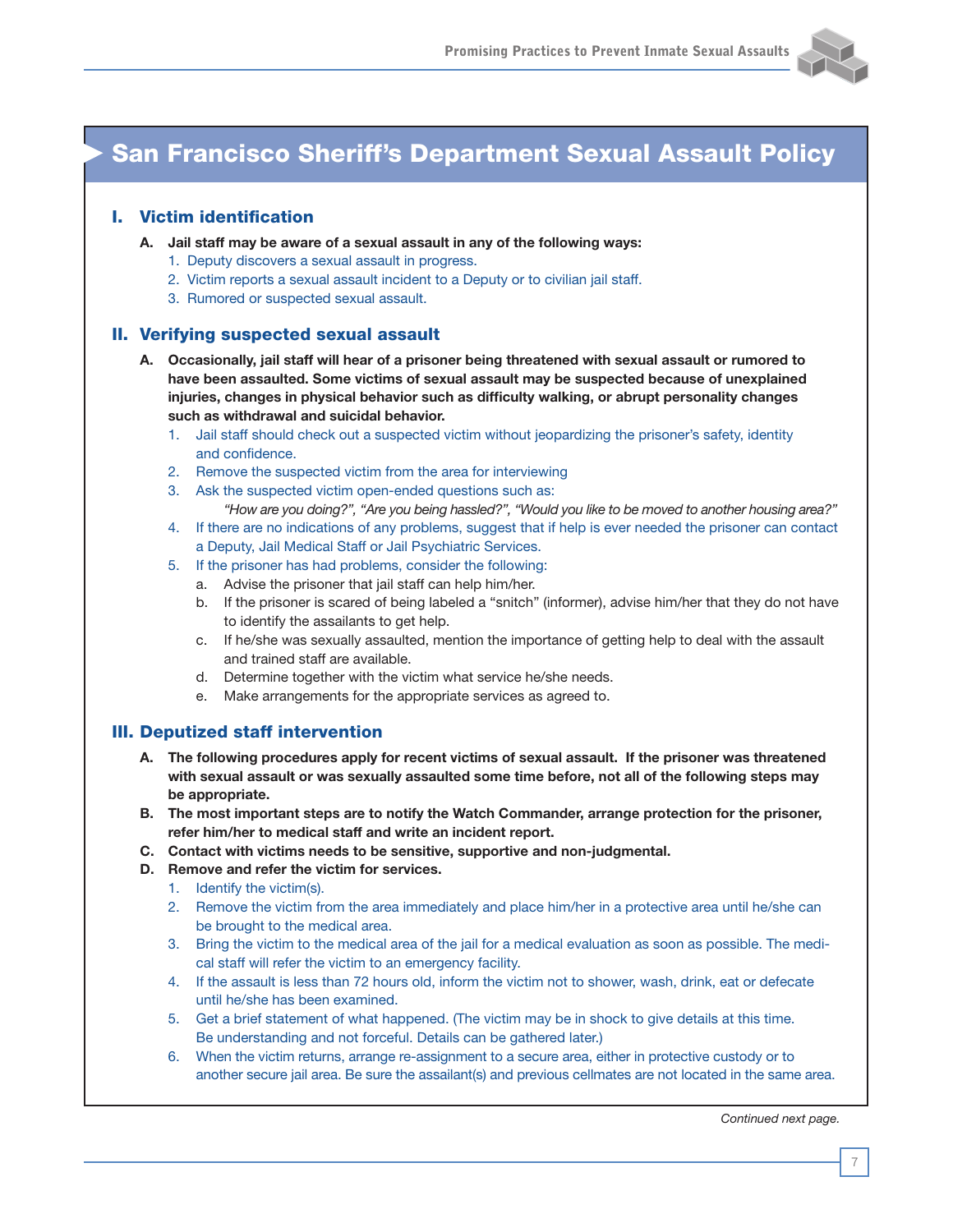

# San Francisco Sheriff's Department Sexual Assault Policy

#### *Continued from previous page.*

#### **E. Collect evidence**

- 1. Collect blankets and sheets if there is semen present. Place each item in a separate paper bag. Seal and label as indicated below. If semen is present on the floor, etc., collect samples using a cotton swab or Q-tip. Place the swab in a test tube which has ½ cc. Of saline solution. JMS has these items.
- 2. Have the victim change into clean clothes. Place each item of clothing into a separate paper bag. Seal and label as indicated below.
- 3. All medical evidence will be collected by the San Francisco Rape Treatment Center.
- 4. Collect for evidence any objects used in the assault which served as a weapon. The evidence shall be sealed, labeled and brought to the Crime Lab on the 4th Floor of the Hall of Justice with the following labeled information.
	- a. Arrange to keep witnesses separated from the assailant. It will be necessary to interview and obtain statements from all witnesses or potential witnesses in the housing area as soon as possible.
	- b. Obtain a fuller statement from the victim and if he/she is willing to testify.
	- c. Determine whether to question the suspect, and if so as soon as possible. Before questioning, read the suspect his/her Miranda rights.
	- d. Write an incident report.
	- e. Obtain criminal records of both the suspect and the victim.
	- f. Identify the appropriate penal code violations.
	- g. If the evidence indicates, the Deputy or the Rebooking Officer will book the suspect.
	- h. The District Attorney's Office will determine if the case is to be prosecuted.

#### IV. Medical staff intervention

- A. A victim of sexual assault may identify him/herself to JMS staff during the booking process or at any **time during incarceration.**
- **B. Upon identification, the victim is rendered immediate first aid by JMS staff. The facility Watch Commander is notified when any complaint of sexual assault, occurring just prior to or during incar**ceration, is made. JMS staff can reassure the victim that they need not make any official report of **the incident or name the assailant in order to get treatment.**
- **C. If serious physical injury is involved, the victim is immediately referred to San Francisco General Hospital Emergency Department (SFGHMC). The Emergency Department will notify the San Francisco Rape Treatment Center for appropriate intervention.**
- D. If the assault is less than 72 hours old and injuries are minimal, he/she is immediately referred to **the San Francisco Rape Treatment Center (SFRTC) located at SFGHMC for initial intake evaluation and evidence collection. The victim should not bathe or shower prior to evidence collection. JMS** staff are never to be involved in the collection of evidence in sexual assault cases nor should they **ever attempt an exam to determine extent of assault. All sexual assault exams must be done by SFRTC at SFGHMC. The victim can decline referral to the S.F. Rape Treatment Center. This refusal is documented on a "Refusal of Medical Care" form with the prisoner's signature. Even if the referral** is refused, a telephone notification is to be made to both SFRTC (821-3222) and the Jail Social Work **Unit (863-8237).**
- E. If the victim does not consent to evidence collection or it is after 72 hours, refer to the JMS Social Work Unit as soon as possible. The JMS Social Work Unit is to be informed of all complaints of **sexual assault whether the assault occurred prior to or during incarceration.**
- **F. Discharge referrals to SFRTC are appropriate for follow-up when the victim is released from custody. This referral information should be given to the victim at the time of initial intervention.**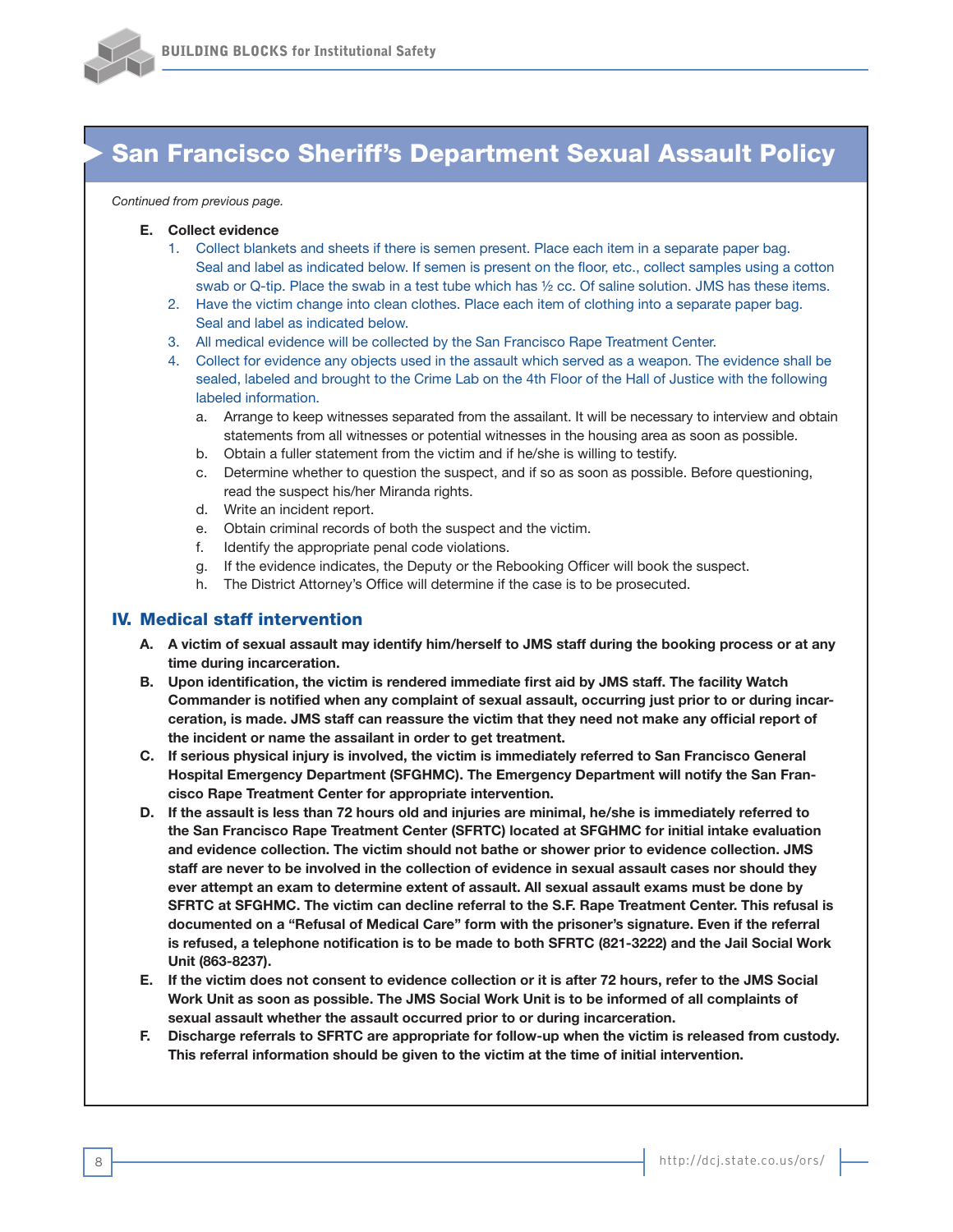

realize that individuals who claim they have been sexually assaulted often believe what they are saying even though it may not always be true. Every allegation is thoroughly investigated.

*All allegations of sexual assault are taken seriously even though about 60 percent cannot be verified.*

The investigative team recognizes the importance of building rapport with victims to help them become comfortable enough to talk about the incident. The team is culturally diverse, and investigators recognize that some inmates may feel more comfortable talking to a specific investigator. If there is no investigator who speaks a particular inmate's language, for example, they may ask a deputy who speaks the language to participate in the interview.

#### Aggressive prosecution of sexual assaults

Investigators maintain positive relationships with prosecutors in the District Attorney's office. This ensures that prosecutors will take jail sexual assaults seriously and pursue prosecution when possible. An additional factor that helps in pursuing criminal charges is California Proposition 115. Proposition 115, known as the Crime Victims' Justice Reform Act, was passed by California voters in 1990. It benefits all crime victims by reducing the number of times a crime victim must testify. As a result, the inmate victim does not have to testify until after the preliminary hearing. In fact, the jail investigator can provide hearsay testimony at the preliminary hearing. When this occurs, perpetrators are more likely to participate in plea agreements.

## Improving staff reports of sexual assaults

The investigators use several methods to reinforce staff reporting of sexual assaults. Sometimes existing staff can develop an apathetic attitude towards reporting. To prevent new staff from falling into this pattern, Investigator John Ramirez strikes a compromise with old-timers. "I know you're not going to do this but let the rookie do his job and we can agree to disagree."

Aggressively pursuing criminal prosecution of sexual assault crimes by both inmates and staff results in deputies taking incidents more seriously. Investigators told researchers that deputies are more likely to document and report incidents when they see that their efforts result in serious investigations and follow-up activities.

*Deputies receive feedback on the disposition of their reports from investigators: "Thanks for the report. We may not be able to use it for prosecution but we will send the report to his probation officer."* 

Investigators provide specific feedback on the deputies' documentation efforts, including what they did well and suggestions for improvement, and sometimes invite deputies to participate in interviews so they can observe how an investigation is handled. In 2000, approximately 150 criminal cases were reported to the investigation unit each year; that number increased to 265 reports in 2004.

*Deputies are told that they can be held liable if they know an assault has occurred and they do not inform anyone or protect the victim. If investigators determine that staff knew about an incident and did nothing, they follow-up with an internal investigation.*

## Medical staff

Medical staff may be consulted by investigators regarding suspected or reported incidents. Investigators might ask medical staff, "Do you know offender X? I know he has some injuries that don't seem consistent with his story that he fell off the bunk. What do you think about that?" Medical staff can reply, "I think that you should look into that" without violating confidentiality. Also, if an investigator sees injuries on a prisoner, they can request that an inmate sign a release of information that permits investigators to talk with medical staff and examine records of the injuries.

## Targeted effort 6: Collaboration with the legal system

It took a series of lawsuits to bring about some badly needed changes in San Francisco's jail facilities. Despite the Sheriff's and jail administrators' commitment to institutional safety, spending money on jails and increased staffing tends to be politically unpopular. In spite of the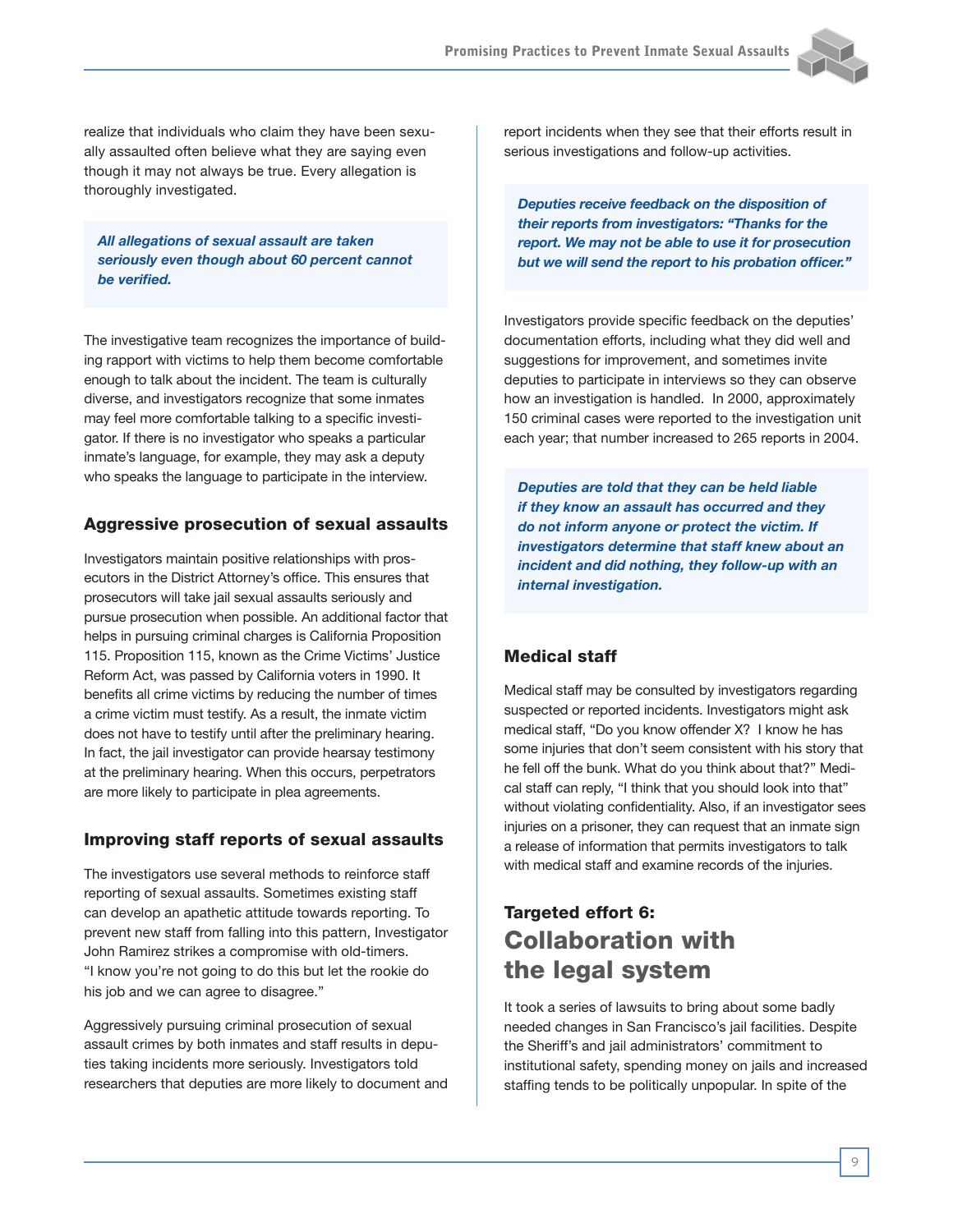

efforts of Sheriff Hennessey and others to address the jail systems' weaknesses, it has been difficult to get funding for improvements to the county's jails.

#### Lawsuits and attorney Mort Cohen

Prior to becoming the Sheriff, Michael Hennessey founded Prisoner Legal Services, a non-profit funded by the Bar Association of San Francisco to assist prisoners with legal concerns unrelated to their criminal cases, and was working in the San Francisco County Jails. In the late 1970s, Hennessey contacted Golden Gate University School of Law Professor Mort Cohen who a long history of undertaking prisoner rights' cases dating back to the Attica prison riots. This contact resulted in the first significant lawsuit, *Stone v. City and County of San Francisco*, which was filed in Federal District Court in 1978. The suit focused on overcrowding, substandard medical care and inmate safety in County Jail 1.

The *Stone* lawsuit resulted in a 1982 case consent decree limiting the size of the inmate population. However, the City and County of San Francisco, including the Board of Supervisors, was found in contempt because of its inability to limit the population. Consequently, funding was provided to build two direct supervision jails, County Jails 7 and 8. County Jail 8 has become a national model for program-oriented prisoner rehabilitation. Today, approximately 400 inmates participate in G.E.D., English as a Second Language programs, alcohol and drug abuse counseling, and family reunification.

*Besk v. City and County of San Francisco* was also an important case that involved inmate rape. This case originated in the mid-1980s when an inmate raped a 19-year old inmate. The victim was a first-time offender and the perpetrator had a criminal history in another state that the Sheriff's Department was unaware of, and as a result, the victim and perpetrator were housed in the same unit.<sup>2</sup> A public defender became aware of the rape and contacted Mort Cohen. Although the inmate did not directly report the rape, the Sheriff's Department also became aware of the incident around the same time through an internal source. The Sheriff's Department worked closely with Mort Cohen throughout the case.

Although *Besk* began as an inmate rape case, it eventually became a class action suit related to crowding. Consequently,

the Federal Court approved a settlement agreement between the plaintiffs and the City and County of San Francisco in which the plaintiffs agreed to dismissal of the case based on the City's promise to build a replacement for County Jail #3. In keeping with the settlement agreement, the Board of Supervisors and the Mayor approved the issuance of certificates of participation to fund a replacement jail. That jail, County Jail #5, opened in August 2006.

## Targeted effort 7: Direct supervision

Another important technique for institutional safety in San Francisco is the use of direct supervision facilities. Direct supervision in a correctional facility encompasses both an architectural design and a management style. In a direct supervision facility, the housing design is podular, with inmates' cells arranged around a common area. Officers are stationed in the common area with the inmates rather than in a secure control booth. The management style prioritizes officer interaction with inmates for the purpose of obtaining information and consistently managing inmate behavior. Under this system of supervision, deputies are in constant communication with inmates. As discussed earlier in this Bulletin, inmates have an easy time reporting important information on potential dangers to staff because it is routine for staff and inmates to talk to each other. This focus on interaction includes holding daily meetings with the inmates during every shift to discuss issues and behavioral expectations. Deputies are also more empowered to assign or remove privileges than in a traditional jail management approach.

## *"People who are observed tend to behave differently than those who are not."*

*– Chief of Staff Eileen Hirst*

Traditional jail architecture requires officers to patrol along cells arranged in a long row (a cellblock). Direct supervision is a state-of-the-art method that promotes the safety of both jail staff and inmates. The constant presence of an officer among the inmates plays a powerful role in ensuring safety by becoming aware of problems and responding to them before they escalate. According to the National Institute of Corrections, direct supervision methods can reduce violence by 30-90 percent.3

<sup>2</sup> The Sheriff's Department subsequently revised its classification system to include a check on criminal history in other states.

<sup>3</sup> See http://www.nicic.org/pubs/1993/015527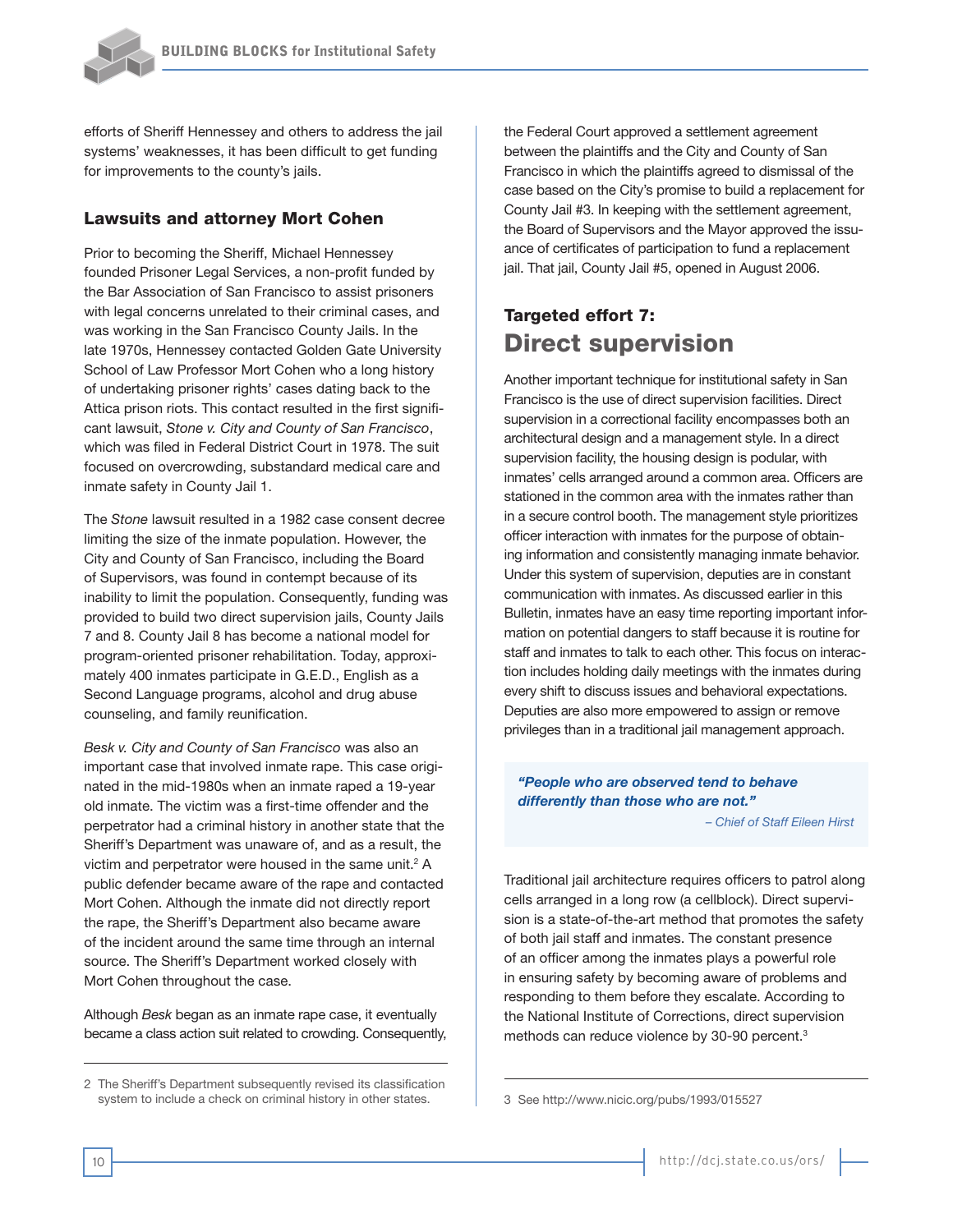

Direct supervision facilities may seem like an expensive option, but they actually cost the same or less than indirect supervision facilities both to build and operate. Concrete and bars can be replaced with shatterproof glass, or heavygrade plastic, for example, thereby reducing the costs. Also, direct supervision jails have program space built into the pod since programming is an important component of direct supervision – keeping inmates constructively occupied results in fewer behavior problems.

*"You can have all the motivation to keep an old facility safe, but that is not enough to make it safe. Direct supervision is the most important component of safety."* 

*– Law Professor Mort Cohen*

## Implementing direct supervision concepts in linear jails

San Francisco operates three direct supervision facilities. The third direct supervision facility was opened in August 2006 to replace the oldest jail, which was built in 1934. The remaining jails have a traditional linear design requiring officers to walk up and down corridors to observe inmates.

Despite the architectural limitations of the linear jails, the Sheriff's Department implements a direct supervision philosophy as much as possible in these facilities. According to Chief of Staff Eileen Hirst, "deputies are trained in positive interaction with prisoners, and are encouraged to be problem solvers to prevent pent-up frustrations from erupting."4 Communication between staff and inmates is ongoing; officers respond to complaints from inmates; and behavioral expectations are discussed and clarified when needed.

## Proven success of direct supervision

In a study of aggressive behavior conducted over a fourmonth period in 2005 in San Francisco's jails, a significant difference was documented in the number of inmate-toinmate and inmate-to-staff aggression incident reports filed in a linear versus a direct supervision jail. Aggressive acts were defined as any contact or attempt to make

physical contact with another person with intent to do harm. A total of 44 aggressive acts were reported in the two jails during the study period. Thirty (68%) of the total 44 aggressive acts were reported in the linear facility, while 14 (32%) aggressive acts were reported in the direct supervision pod, and aggressive acts in the linear facility were more likely to result in injury (Brooks, 2006).

These findings are even more impressive when considering that the direct supervision pod in this study housed new arrivals. This group is generally expected to have many incidents because new inmates are typically less stable than offenders who have had time to adjust to their situation and the jail environment. Additionally, some are detoxifying from alcohol and illegal substances, adding to the volatile nature of the incoming population.

*In an incident study conducted in the San Francisco County Jail in 2005, aggressive acts were twice as frequent and more likely to result in injury in a linear jail compared to a direct supervision jail (Brooks, 2006).*

## Support from experienced staff

Along with research, staff experience further supports direct supervision as a safety measure. Chief Arata, with almost 30 years experience at the San Francisco Jail, said during an interview for this study that he initially saw no value in offender programs or direct supervision as inmate management strategies. He worked in linear facilities for years before working in a direct supervision facility. After witnessing a significant reduction in misconduct, he became convinced of the value of direct supervision. From reviewing incident reports, he estimated that direct supervision facilities have one-eighth the number of incidents in comparison to linear supervision facilities. However, he was careful to point out that there are inmates that still need administrative segregation and cannot be managed in direct supervision pods.

Staff Rotation Plays a Role. To prevent inmates from becoming overly familiar with offenders in the direct supervision environment, officers in these pods are limited to a 30-day assignment. This staff rotation cuts down on overly friendly behavior and other common boundary violations with inmates. It also develops staffs' skills by providing them with experiences in different jail environments.

<sup>4</sup> National Institute of Corrections terms supervision of inmates using elements of direct supervision without the accompanying facility structure as *behavior management*. Written material and training on this topic is available for NIC. See www.nicic.org for more information.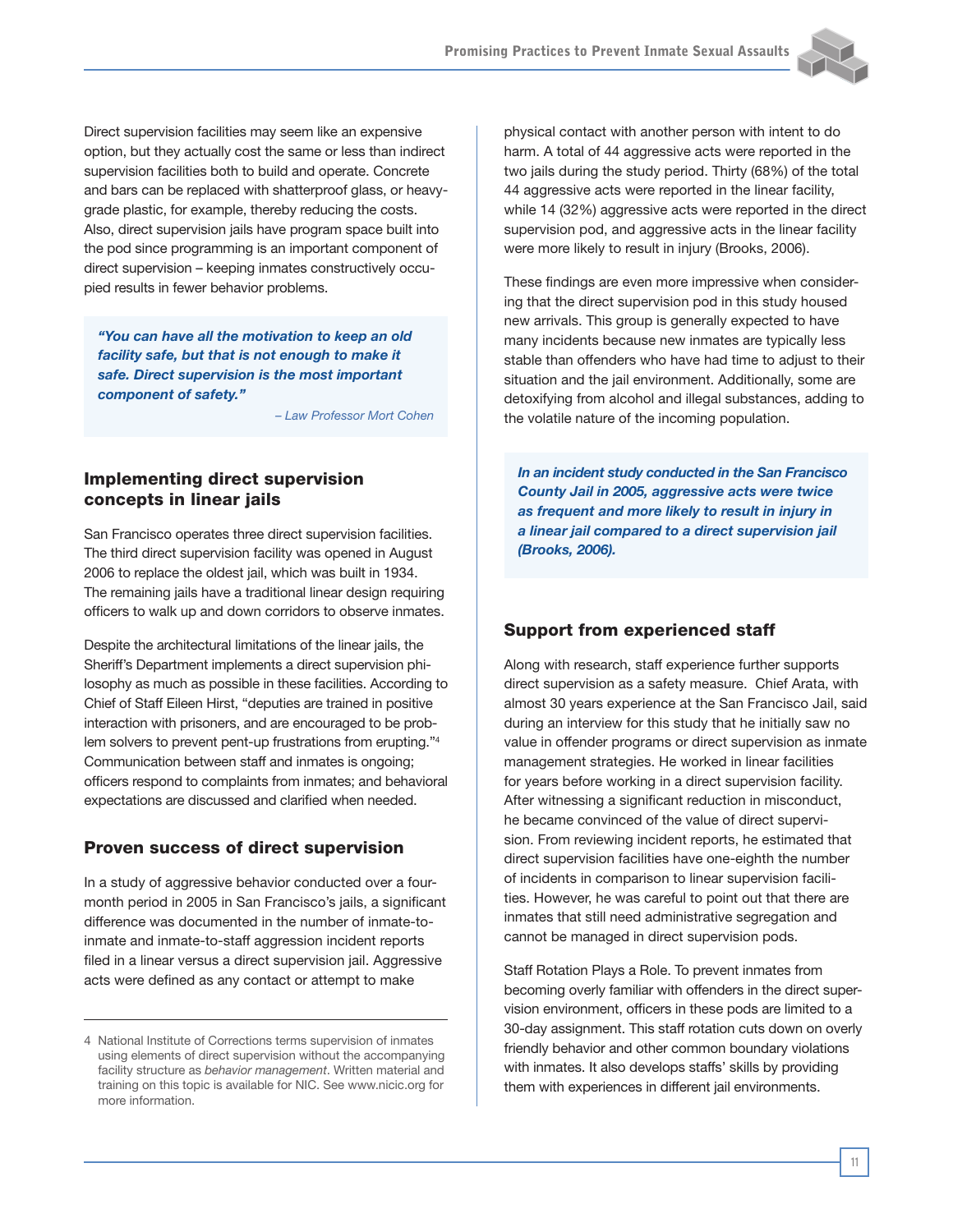

## Targeted effort 8: Inmate programming

Sheriff Hennessey views his role as promoting public safety and believes in rehabilitation as an avenue for advancing safety. The jail has been providing rigorous programming for offenders for over 15 years. The jail system mandates program participation in about half of the jails, and programs occupy approximately one-third of the inmate population.

*Programming inmates from 9:00 in the morning to 8:00 at night reduces the amount of energy and free time inmates have to engage in criminal behaviors. These activities also motivate inmates to abide by the jail rules because they can be prohibited from program participation based on misconduct.* 

Besides a GED program and a charter school where convicted inmates can obtain a high school diploma, the Sheriff's Department provides skill development, counseling, vocational training, and drug and alcohol treatment in collaboration with community providers. Depending on where inmates are housed, they have access to a variety of progressive programs, including horticulture therapy, yoga and meditation, art therapy and drama therapy. In the past, they have also offered acupuncture detoxification to reduce drug cravings and stress.

## RSVP

The Resolve to Stop Violence Program (RSVP) is among the most noteworthy programs in the San Francisco Jail. Men with convictions of domestic or other violence are housed in an open jail dormitory and are required to participate in 16 hours a day of intensive programming that includes hearing from victims about the impact violence has had on their lives. Program graduates, hired after additional training, help to facilitate the program. The program challenges the cultural perception that male violence is acceptable.

Inmates who have graduated from the RSVP program are required to participate in community restoration activities as a condition of their probation or parole. Activities include attending male support groups and job training, presenting at schools and other community organizations, and participating in violence prevention activities, such as theater productions and public forums in areas with high crime rates.

A 2002 study showed that 80% of men who participated in RSVP for 4 months were 80% less likely to be rearrested for violent crimes than those who had not participated.

*"RSVP shows a very promising way to help stop the cycle of violence, assist the healing of survivors, and save valuable tax dollars. It is a best practice that others should study and adapt to their own communities."* 

> *– Stephen Goldsmith, Faculty Chair at the Ash Institute at Harvard's Kennedy School 5*

In 2004, RSVP was selected from among 1000 applicants for a \$100,000 grant award from the Ash Institute for Democratic Governance and Innovation at Harvard University. The program was initially funded by The Open Society but is now funded by the city.

#### Alternatives to incarceration

 In addition to jail programs for inmates, the Department also sponsors a number of jail alternative programs, including Behavioral Health Court, which provides alternatives to incarceration for people with mental and emotional disabilities, the Sheriff's Work Alternative Program (SWAP) which uses home detention with day reporting, and Post Release Educational Program (PREP), in which prisoners on home detention participate in counseling, classes, and work crews.

## Recommendations

Facility administrators seeking to decrease inmate sexual assaults might want to consider the following recommendations made by Sheriff Hennessey and Attorney Mort Cohen:

• Develop a **classification system** that works. Be sure to identify gay men since they are at greater risk to be sexually assaulted.

5 See http://www.excelgov.org/displayContent.asp ?NewsItemID=5460&Keyword=m2001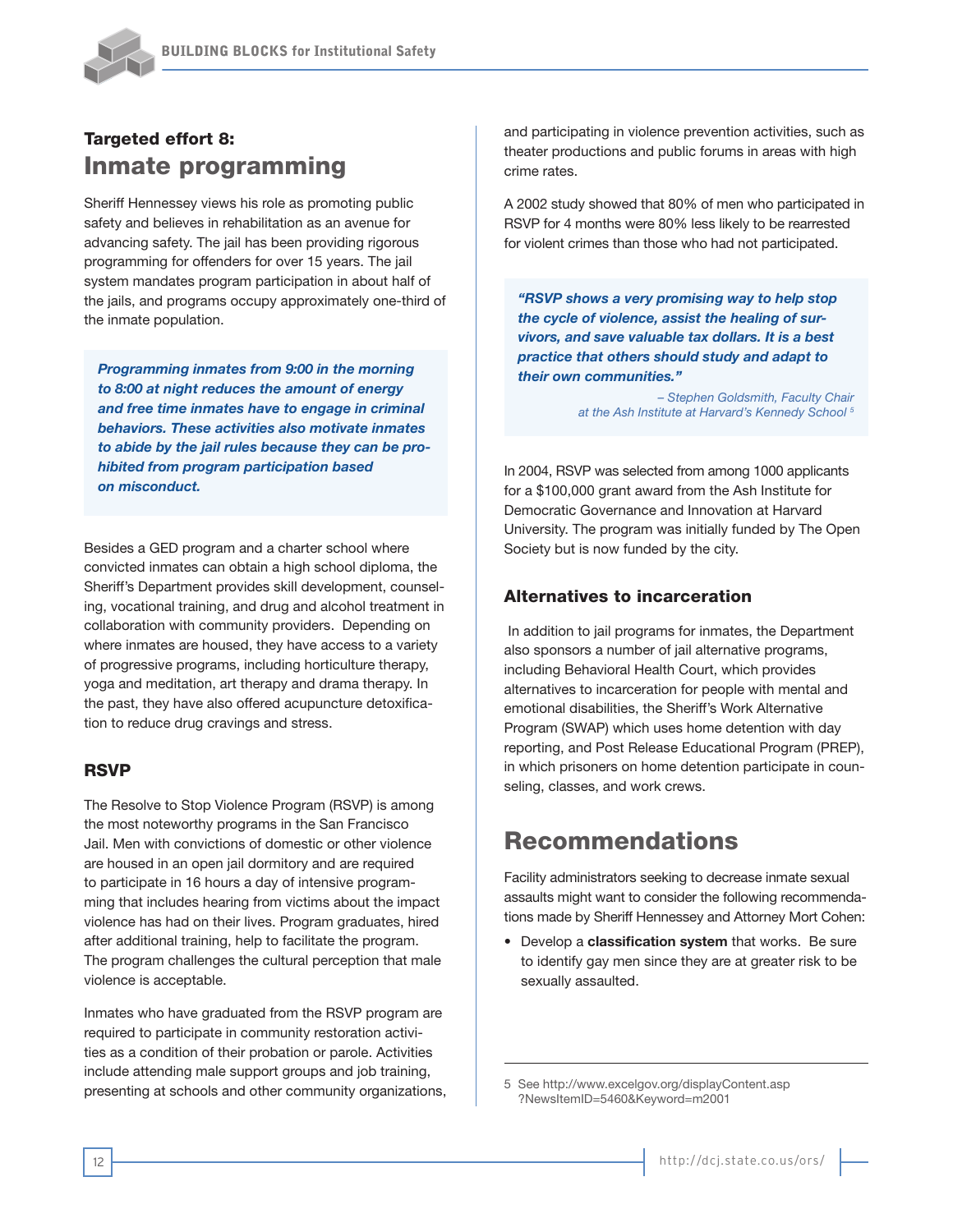

- Hire a diverse staff to increase opportunities for open communication between inmates and staff. **Diversity in staffing** is important.
- Hire **non-sworn staff** to provide another avenue of communication with inmates.
- Provide **sufficient staffing ratios** in all jail facilities.
- **Solve problems with poor or obstructed sight lines** by installing cameras and replacing barrier walls with glass-clad polycarbonate.
- **Identify and remove the predators** and place them in locked facilities by themselves.
- **Implement direct supervision** to increase inmate safety. Direct supervision is the most important component of safety. The inmate knows and the officer knows that everything is observable. Direct supervision avoids the need to hire more deputies. Train all staff on direct supervision methods.

## **Summary**

The San Francisco Sheriff's Department administrators continually take advantage of new information and opportunities to improve their system. Many of these opportunities are available at little or no cost, such as the NIC material on objective classification and the Association of Jail Administrators training on direct supervision.

The San Francisco Sheriff's Department administrators also create collaborative relationships with other agencies, lawyers, and community leaders to accomplish the goal of public safety. The value of inmate classification and direct supervision as methods to combat sexual assaults as well as other problematic inmate behavior is continually emphasized.

But what is difficult to document is the impact of the staff culture that has been established over more than 25 years of Sheriff Hennessey's tenure. This aspect of the jail operation makes it apparent that abusive behavior by staff is not tolerated and professional behavior is promoted. The administration's value of facility safety and the role communication plays in day-to-day security, its leadership and implementation of new ideas, the careful and ongoing classification of inmates and direct supervision are program elements that can be replicated elsewhere.  $\blacksquare$ 

#### **Thanks to those we interviewed:**

- Lieutenant Senia "Sunny" Bruno, Classification
- Chief Deputy Tom Arata Chief of the Custody Division
- Professor Mort Cohen Law Professor, Golden Gate University
- Sheriff Michael Hennessey
- Undersheriff Jan Dempsey
- Sergeant Celecia Loke Training
- Deputy John Ramirez Investigative Services Unit
- Sandra "Sunny" Schwartz Program Administrator • And special thanks to Eileen Hirst, Chief of Staff,
- who coordinated the site visit

#### **Resources**

The **National Institute of Corrections (NIC)**, http://www.nicic. org/, provides technical assistance, training, and informational materials on direct supervision, inmate behavior management, and objective jail classification as well as numerous other issues related to corrections. NIC Information Center, 1860 Industrial Circle, Suite A, Longmont, Colorado 80501, (800) 877-1461, (303) 682-0213.

Jails / Academy Divisions, 1960 Industrial Circle, Longmont, Colorado 80501, (800) 995-6429, (303) 682-0382.

The **American Jail Association (AJA)**, http://www.corrections. com/aja/index.shtml, has a training video and brochure on direction supervision for \$99.95. Every year AJA offers one day of training on direct supervision at their annual spring conference (April or May). They also offer an annual four-day direct supervision symposium each Fall (usually September), as well as periodic direct supervision training for line supervisors. In addition, they have published numerous direct supervision articles in their magazine. The American Jail Association, 1135 Professional Court, Hagerstown, MD 21740-5853, (301) 790-3930.

The **California Commission on Peace Officer Standards and Training (POST)**, http://www.post.ca.gov/, Learning Domain 10 focuses on sexual crimes. See Basic Course Workbook Series, Student Materials, Sex Crimes (1998) from the Office of State Publishing, Administrative Publications Services, 344 North 7th Street, Room 104, Sacramento, CA 96814-0202, (800) 962-4916.

**Stop Prisoner Rape (SPR)**, http://www.spr.org/, is a national nonprofit human rights organization that seeks to end sexual violence against prisoners. SPR provides publications, legal information, and a variety of resources related to prisoner sexual assault.

**Sandra "Sunny" Schwartz**, Esq., designs and implements programs for the San Francisco Jail. She can be contacted at (415) 734-2307 or sunnyschwartz@mac.com to obtain more information on San Francisco's RSVP program and the university evaluation.

**Gabriel London** directed a short video on the subject of sexual assault in prison and institutional efforts to prevent sexual assaults. This video is titled, *No Escape: Prison Rape in America*, can be used in staff training. Mr. London can be contacted at (323) 936-1913 or Gabriel@foundobjectfilms.com.

#### **References**

- Brooks, L.L. (2006). *The relationship between jail architectural design and inmate aggressive behavior*. Unpublished master's thesis, San Francisco State University, San Francisco, CA.
- Sobsey, D. & Doe, T. (1991). Patterns of sexual abuse and assault. *Journal of Sexuality and Disability*, 3, 243-259.
- Teplin, L., McClelland, G., Abram, K., & Weiner, D. (2005). Crime victimization in adults with severe mental illness: Comparison with the national crime victimization survey. *Archives of General Psychiatry*, 62, 911-921.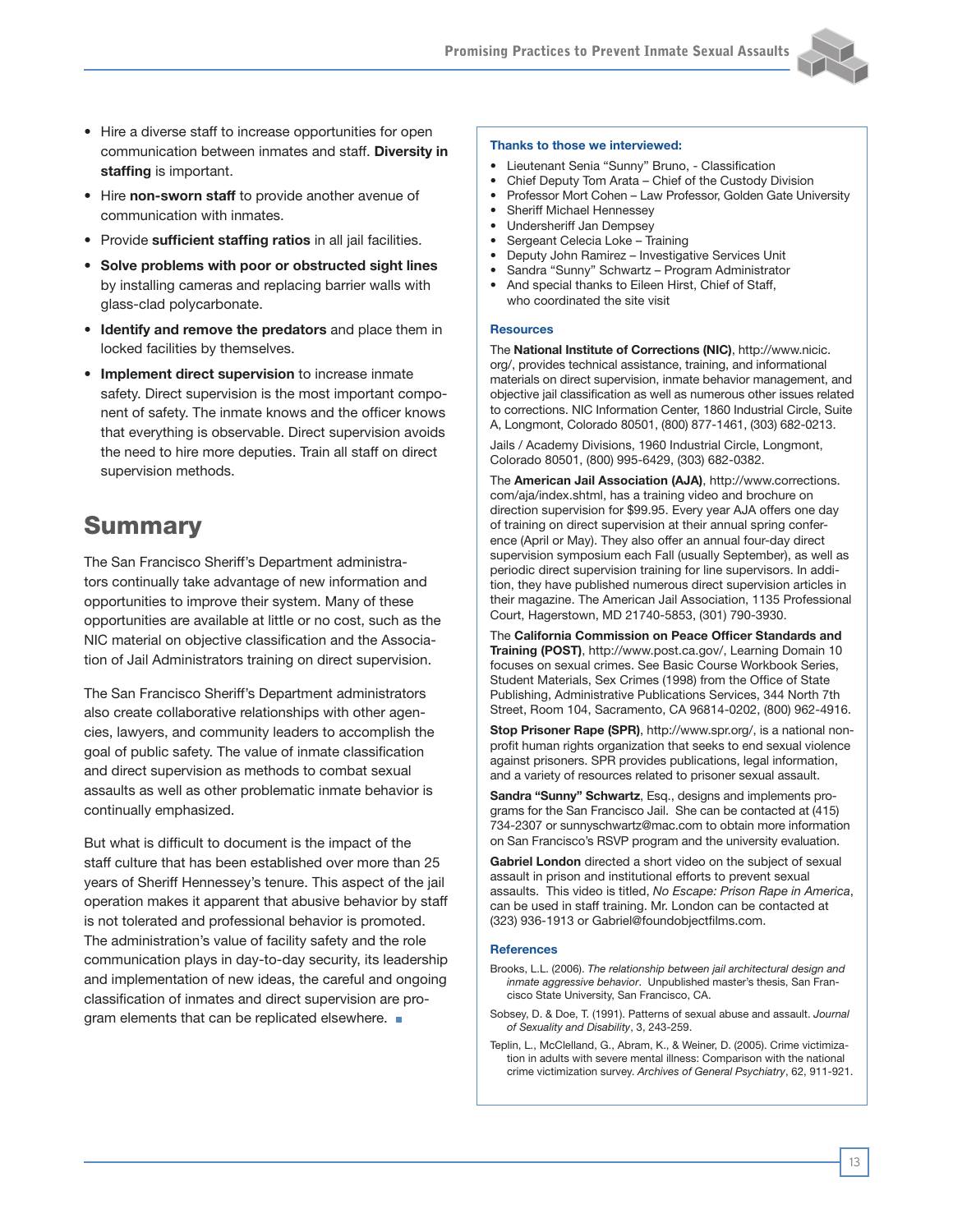## LOGIC MODEL: San Francisco Sheriff's Jail

*Continued next page.*

#### **NOTE:**

This logic model is provided to assist with replication of aspects of the San Francisco Jail operation that enhance safety through classification and housing procedures. Logic models provide a roadmap for implementation and program monitoring. It provides a logical sequence of related events that connect the program plans with the results. Remember, it is critical to bring stakeholders together to design your own logic model to reach your intended goals.

## **RESOURCES/ INPUTS**

- Mission/philosophy that values safety for both staff and inmates
- Leadership that values safety
- > Treating inmates with respect > Listening carefully to inmate
- complaints
- > Clear expectations of staff
- Staff that values safety
- Staff with ethnic, racial and language diversity
- Civilian employees
- Judicial directives
- Facility architecture
- Funding
- Staff training and supervision resources
- Objective classification system
- Investigation unit
- Investigation policies and procedures
- Strong relationship with hospital sexual assault team
- Strong relationship with prosecutors
- Focus on public service



- Spend necessary time to conduct interviews to determine inmate vulnerability, prior institutionalizations, violent behavior, and suicide attempts
- Place offender in direct-supervision unit for at least five days to observe behavior and verify proper housing assignment
- Provide extensive investigation training to specialized staff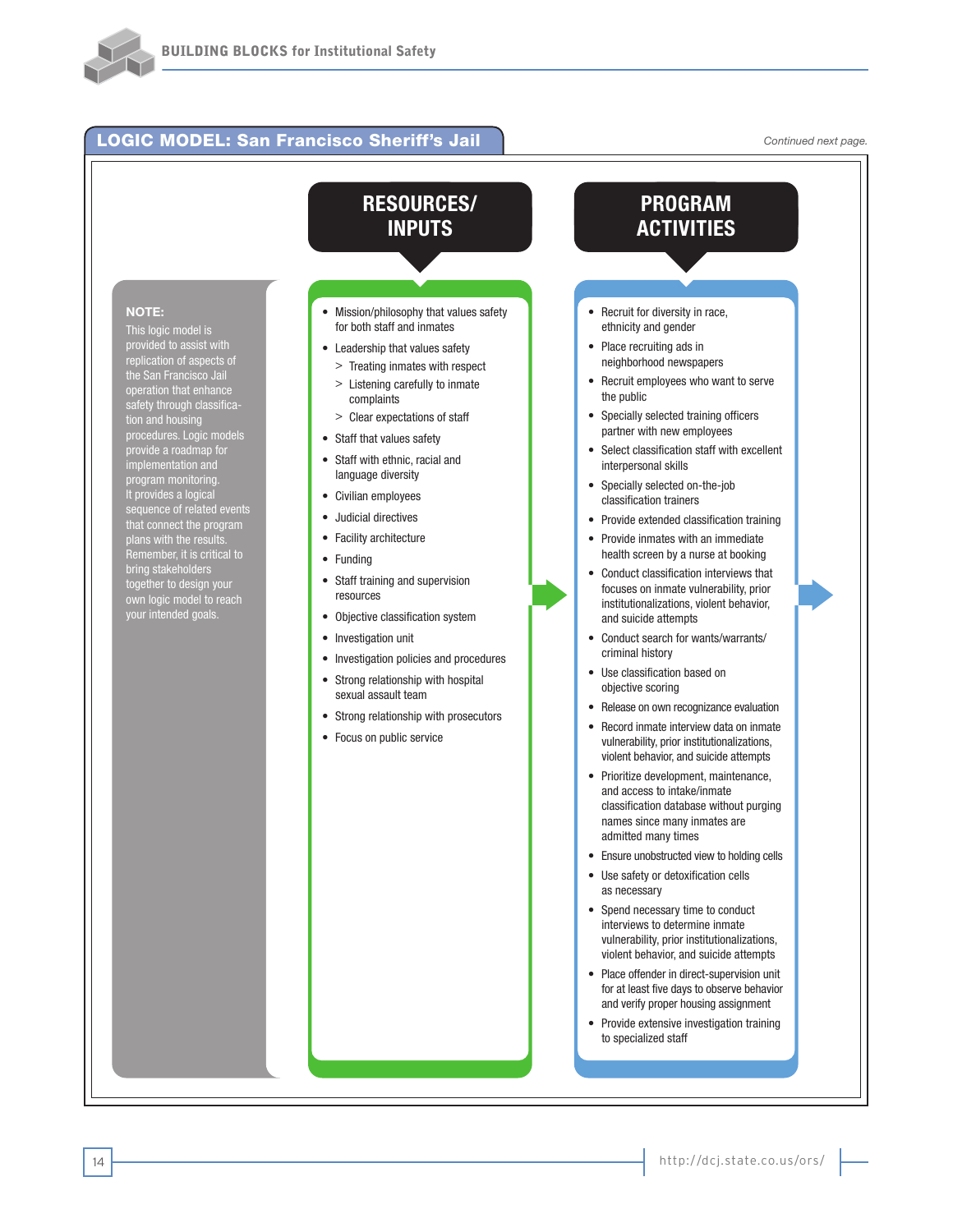

#### LOGIC MODEL: San Francisco Sheriff's Jail **Continued and Accontinued from previous page. IMPACT** • Culture of safety • Culture of community • Safe and secure environments for inmates and staff **INTERMEDIATE OUTCOMES** • Increased staff diversity • Increased staff knowledge and skills • Comprehensive classification database available to assess and reassess risk • Increased communication between staff and inmates • Increased reports by inmates of minor problems • Increased reports by inmates of major problems • Increased resolution of low level problems • Increased resolution of major level problems • Increased investigation efficiency and effectiveness • Reduced violence at classification/intake • Reduced violence in housing units • Reduced sexual assaults at classification/intake • Reduced sexual assaults in housing units **IMMEDIATE OUTCOMES** • Number of women and minorities hired • Number of women and minorities on classification staff • Time spent with interviewees during classification interview • Number of classification staff trained • Number of women and minorities on jail staff • Number of inmates with medical problems identified at intake • Number of inmates identified for hospitalization at intake • Number of inmates placed in detoxification cells • Number of incidents in holding cells • Number of investigations in holding cells • Number of vulnerable inmates identified at classification • Number of potentially violent inmates identified at classification • Number of times classification data base is used by classification staff • Number of times classification data base is used by housing staff • Number of vulnerable inmates identified and re-classified during confinement period • Number of potentially violent inmates identified and re-classified during confinement period • Number of information "tips" disclosed by inmates to uniformed staff • Number of information "tips" disclosed by inmates to civilian staff • Number of low-level problems resolved • Number of incidents in housing cells • Number of investigations in housing cells • Number of prosecuted cases

15